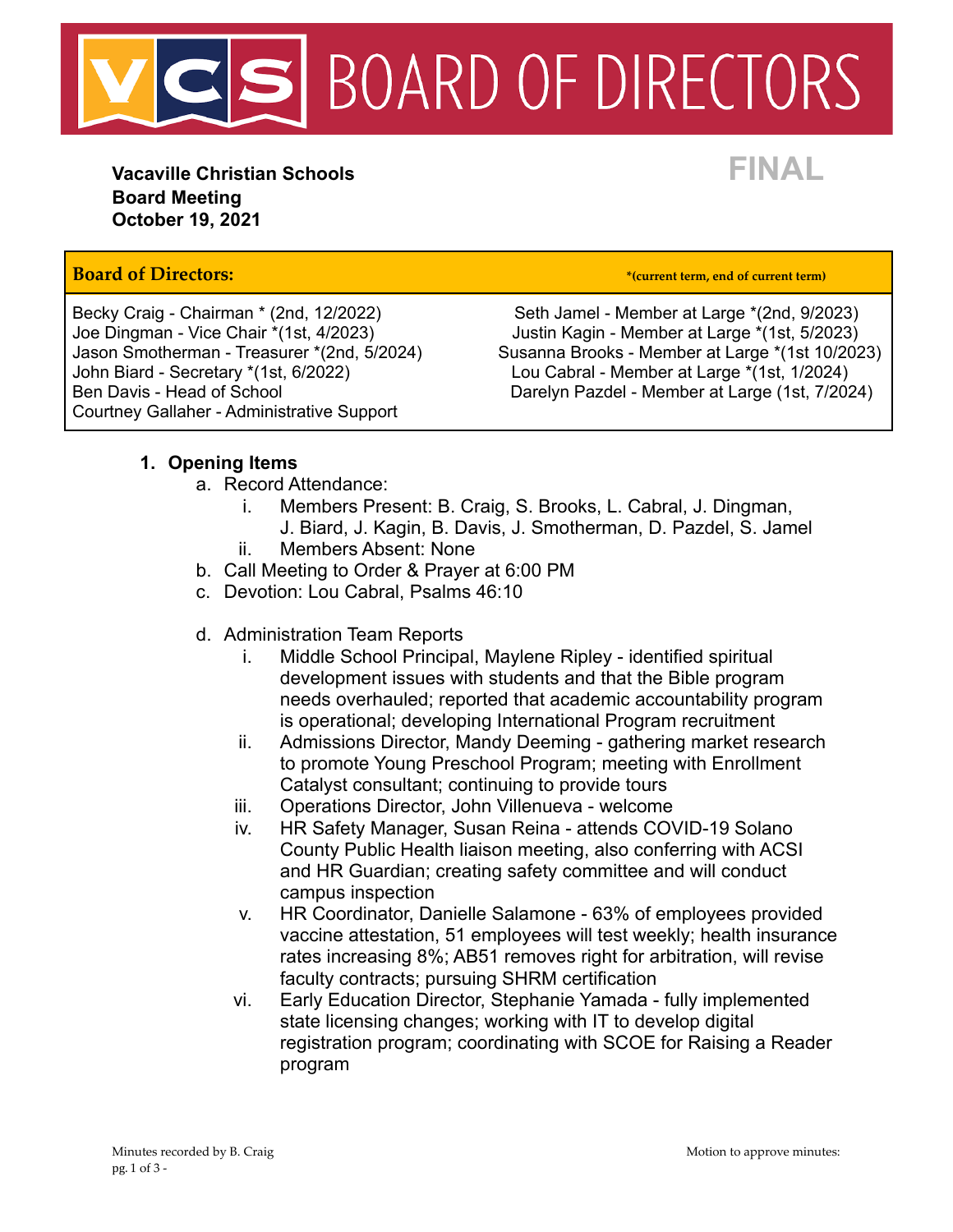- vii. Assistant to HOS, Debbie Huntley Cookie Dough fundraiser netted \$35,000 income; wonderful Pastor Appreciation and Country Fair events; Crab Feed scheduled for Saturday, February 26
- viii. Elementary Principal, Karyn Kempton modeling What We Do throughout faculty, new Vice Principal continues to assume additional duties; anticipating continued growth
- ix. High School Principal, Terra Golden developing feel of place with love of God; focusing on spiritual development, introduced small groups in chapel; training staff to identify and address learning gaps; discipline
- x. Finance Administrator, Rosemary Archie healthy cash flow and net revenues; draft of annual audit nearly complete; preparing holistic tuition analysis for next month
- xi. Conservatory Director, Allie Knitter more students have returned to development levels; introducing sacred music; performance November 18 at Journey Downtown
- xii. Athletics Director, Carla Borges HS fall sports are nearing post-season competition, winter sports commence 11/1; middle school fall teams include volleyball and cross country, winter will include boys and girls basketball; actively coordinating academic probation tutoring; introducing Go Fan program for gate entry fees
- e. High School Student Council Report (6:40 PM)
	- i. President Laura Everett and Vice President Garrett Kuch presented goals for the school year - raising school spirit, efficiency and accountability in organization/meetings, and spiritual awareness.
	- ii. Shared calendar of events is normal for first time in two years

## **2. Old Business**

a. Meeting Minutes - 9/21/21, Motion/Second/Approved

# **3. New Business**

- a. Strategic Plan Committee Reports (attached)
	- i. Academic Excellence awaiting academic performance data for K-8 Iowa Assessment Testing, Advanced Placement, PSAT and SAT scores; continued emphasis on professional development; board discussed trade-off with limited Friday instruction
	- ii. Athletics noted CIF appeal of football program probation failed; Admirals lease terminated; need clear communication with coaches, athletes, and spectators when masks will be required to compete/attend sporting events
	- iii. Executive discussed MinistrySafe training and implementation of full background checks for all staff when job offered prior to employment
	- iv. Finance commenced discussion of tuition rates and financial assistance programs; need to set International Student rates prior to recruiting event in November. Motion to increase these rates approx 3.7% in line with inflation, seconded, and approved.
	- v. Fine Arts Changes have been significant and continuing to integrate music with drama and radio
	- vi. Place no board applicants or facility projects to discuss